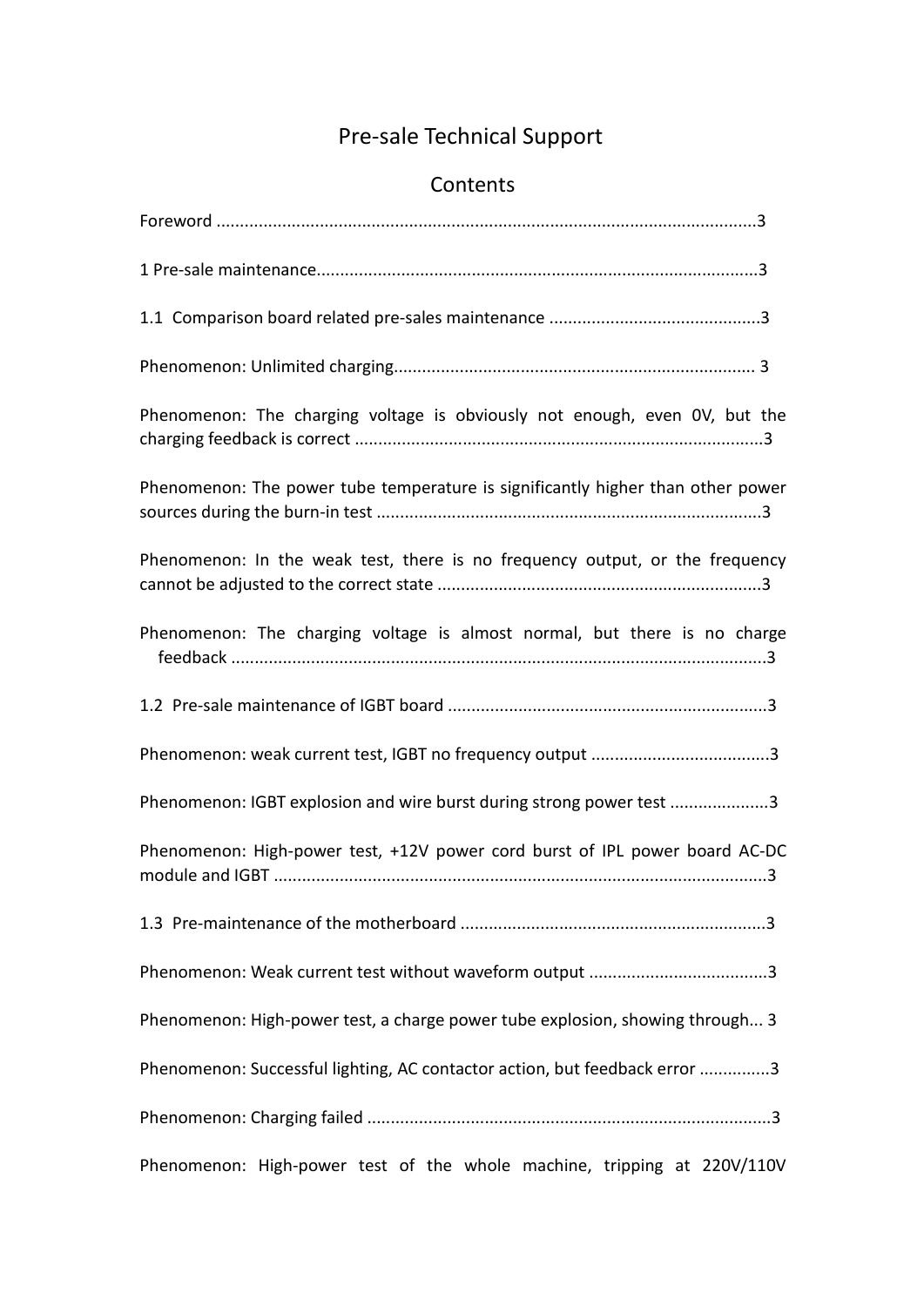| Phenomenon: Strong test, pre-ignition unsuccessful, lighting test error (failure)   |  |
|-------------------------------------------------------------------------------------|--|
| Phenomenon: Strong test, can't charge, there is a problem with the charging circuit |  |
| Phenomenon: weak current test, charging part IRFP460 without driving waveform       |  |
| Phenomenon: weak current test, resistor R03 (15 $\Omega$ ) burned (technical) 3     |  |
|                                                                                     |  |
| Phenomenon: The controller is powered on, the buzzer sounds weak, 5V short circuit  |  |

The process of power maintenance includes the following four aspects:

- 1. Clear failure phenomenon;
- 2. Recall the principle of power supply and estimate the cause of the power failure.
- 3. Find a suitable test method, find out the specific reasons and repair;

4. For the failure reasons and maintenance methods that are not listed in the maintenance manual, make additional records.

The first step of the above process is to clearly understand the phenomenon of power failure. For the power supply in the customer's hands, if the field is not available, after obtaining the customer's first fault feedback, look for the maintenance manual and analyze it with the schematic diagram. The reason for this, to find out the additional fault phenomena that may be caused bythe reason, to communicate with the customer again, to ask the customer in detail whether there is an additional phenomenon of the above analysis, to make further fault judgments.

The second step of the above process requires that the maintenance personnel must be familiar with the working principle of the power supply, so that a fault phenomenon can be immediately located to the relevant circuit; and the third step requires the maintenance personnel to have an accurate and safe test method and test. Tools to find specific reasons; for quick and accurate maintenance in the future, the fourth step is what maintenance personnel must do.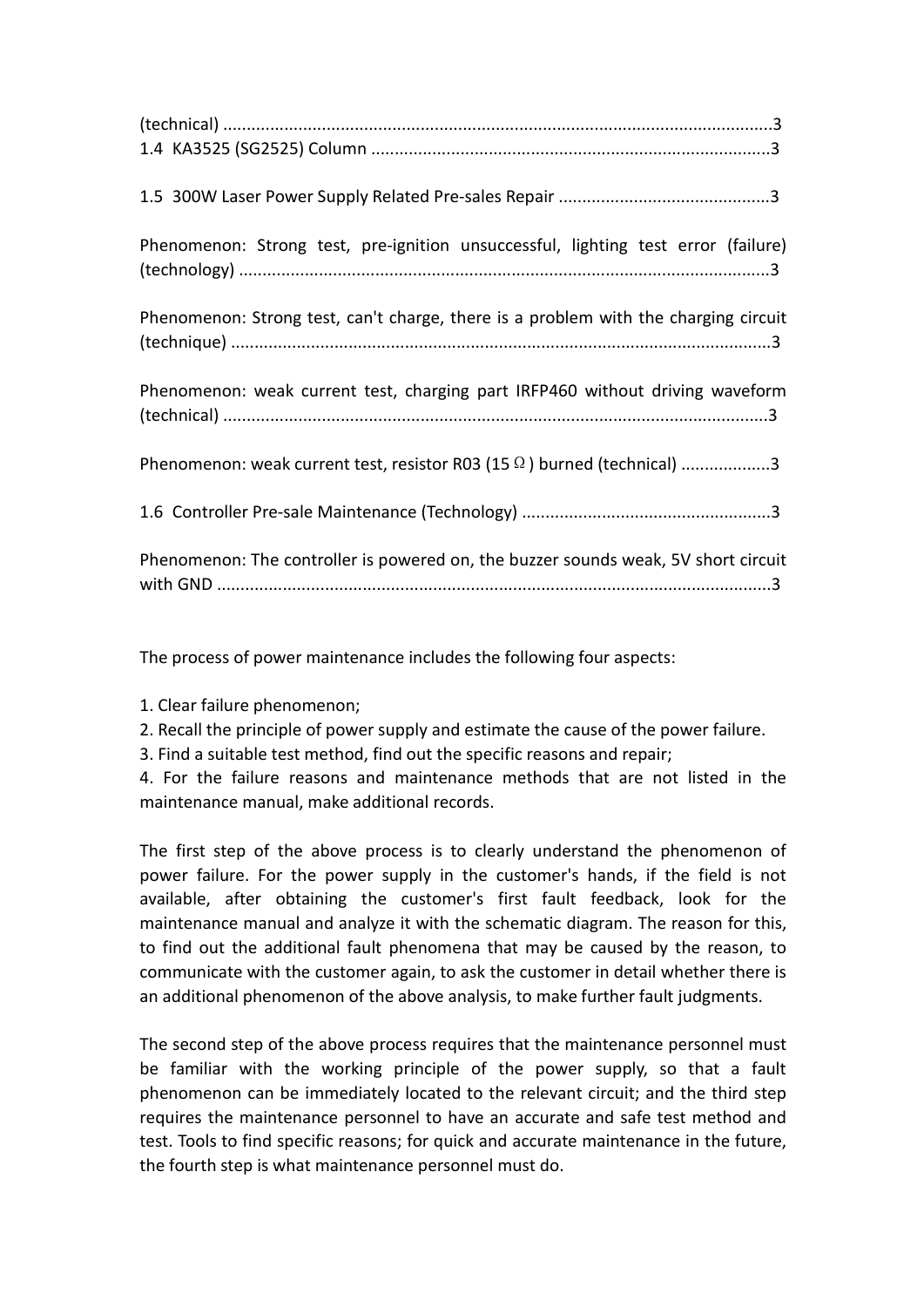After the above three steps are all completed and no errors are found, related test tools and test methods are used to test whether the signal voltage of the partial circuit is abnormal. Whether it is due to device damage, if no error is found, then The reason for this failure is not on this circuit. It is necessary to further find the manual and analysis principle.

Maintenance mainly includes two aspects: pre-sale maintenance and after-sales maintenance. Most of the pre-sales maintenance is based on welding errors and device quality problems. These issues can be strictly controlled, so that the pre-sale maintenance is reduced to zero; pre-sale maintenance focuses on checking whether the diodes and electrolytic capacitors in the relevant circuit are soldered back, and whether LM358 and LM393 are welded. Welding reverse, the voltage regulator is welded and so on. In particular, external soldering should be carefully examined. To compare the circuit boards in normal operation, check whether the layout of the two circuit boards is consistent. When there is no solder layout error, compare the nominal value of the non-electrolytic capacitors and the color ring resistance. color ring.

Pre-sale maintenance also has partial assembly mistakes. After passing through a strong-power test and assembling into a complete machine, it is necessary to check whether the assembly is faulty. If it is determined that there is no human reason for assembly, it is basically possible to determine whether the connection line is relevant or relevant. The device has problems, locate the relevant circuit's connection lines and related devices, and carefully check the test.

Most of the after-sales repairs are based on device damage, but there is no lack of improper use by customers. The problem of after-sales maintenance is nearly saturated. Therefore, most of the problems can be solved by inquiring manuals.<br>However, maintenance personnel must also update the manual to solve problems and solutions that are not mentioned in the manual.

1 Pre-sale maintenance:

### 1.1 Comparison board related pre-sales maintenance

### Additional information:

After the self-test and washing of the comparative plate after the welding was completed, the failure rate was very low. The comparator board is mainly responsible for the charging and discharging of the power supply. If there is a problem during the charging and discharging of the power supply, the comparator board must be replaced first to determine the source of the fault and then to perform maintenance.

#### Phenomenon: Unlimited charging

Reason 1: Comparison of multi-plate soldering, the main performance of IC2-LM393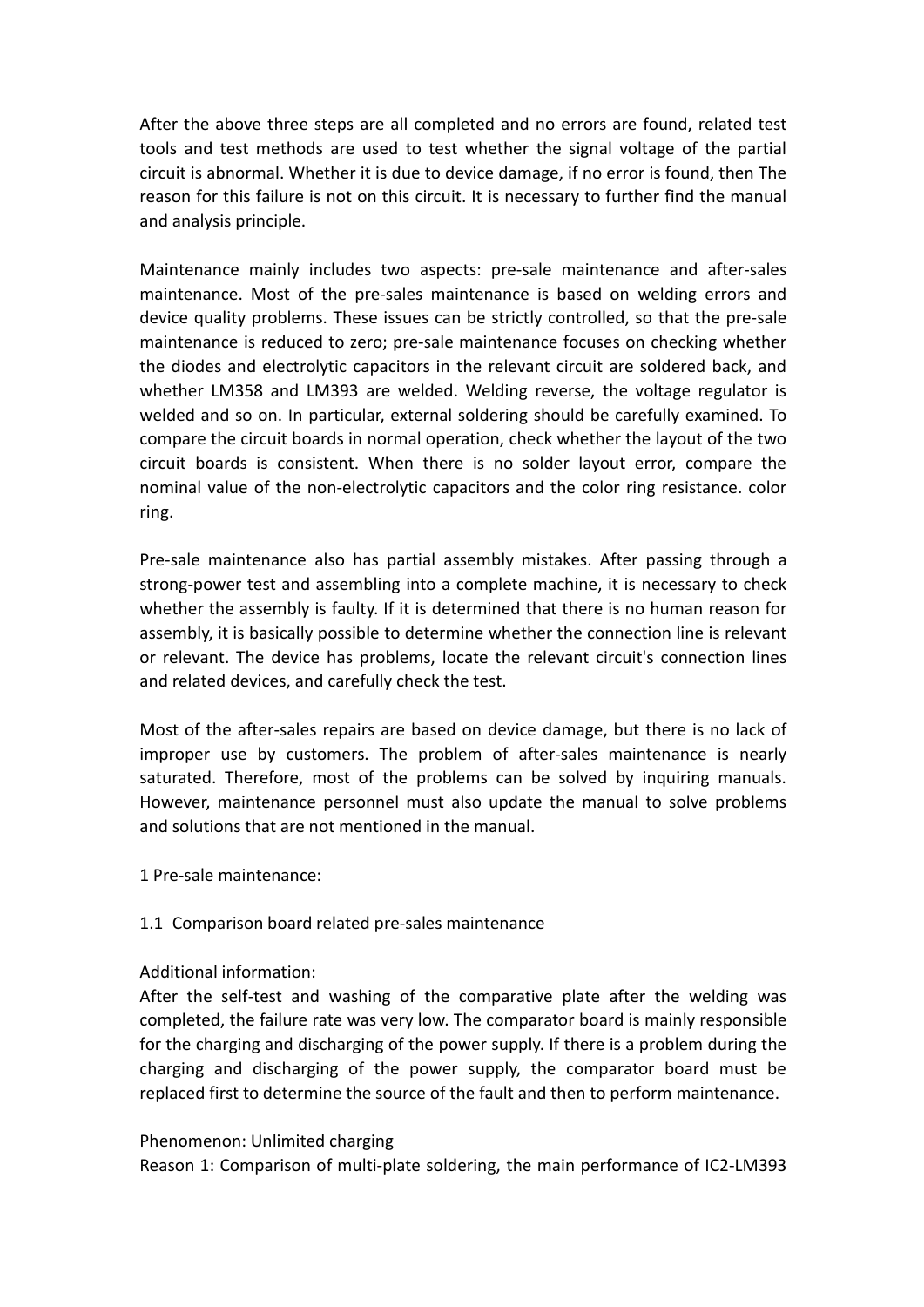2 feet, 6 feet, or R11 and GND welding;

Reason 2: Compare plate 393 is welded to 358;

Cause 3: IC2-HA358 is inserted on the motherboard, or 358 is damaged.

Cause 4: Diodes D17 and D18 have reverse welding, and 9.1K resistors have welding errors.

Phenomenon: The charging voltage is obviously not enough, even 0V, but the charging feedback is correct

Cause 1: IC2-HA358 on the motherboard is damaged Check the following: Apply weak current 12V, test 358 pin 7, if the voltage is greater than 2V, determine 358 damage, at this time, charging voltage is 0V;

Reason 2: 680K resistor on the motherboard, that is, R17 soldering error is 68R or 680R, phenomenon: charging to about 3V;

Cause 3: The motherboard D13, electrolytic capacitor C12 welding error;

Reason 4: 9.1K resistor welding error at 500W;

Cause 5: The parameter settings in the control are incorrect and the AT2404 is damaged.

Phenomenon: The power tube temperature is significantly higher than other power sources during the burn-in test

Reason 1: Compare the soldering error of transistor C1008 on the board;

Reason 2: Compare the on-board resistor R1 soldering error.

Phenomenon: In the weak test, there is no frequency output, or the frequency cannot be adjusted to the correct state

Cause 1: The 203 potentiometer on the motherboard is not properly adjusted and there is no frequency output.

Reason 2: Comparison board has non-electrolytic capacitor soldering error;

Cause 3: Weak current test Check the SG2525 pin 10 level. If it is high, check the relevant drive section.

Cause 4: Pins 2 and 16 of the comparison board are soldered to GND. Check the voltage of pin 2.

Phenomenon: The charging voltage is almost normal, but there is no charging feedback

Reason: Comparison board diode D4-1, the original patch diode welding.

1.2 Pre-sale maintenance of IGBT board

Phenomenon: weak test, IGBT no frequency output

Cause 1: The SG2525 pin 10 is high, that is, there is a problem with the drive. Check whether the resistance of the resistor R7 is correct. Check if the optocoupler IC2 is soldered correctly. If the 10th pin is low, check the SG2525 pin 1 and 2 pin voltage relationship is correct. Check whether the welding state of resistor R8 is correct.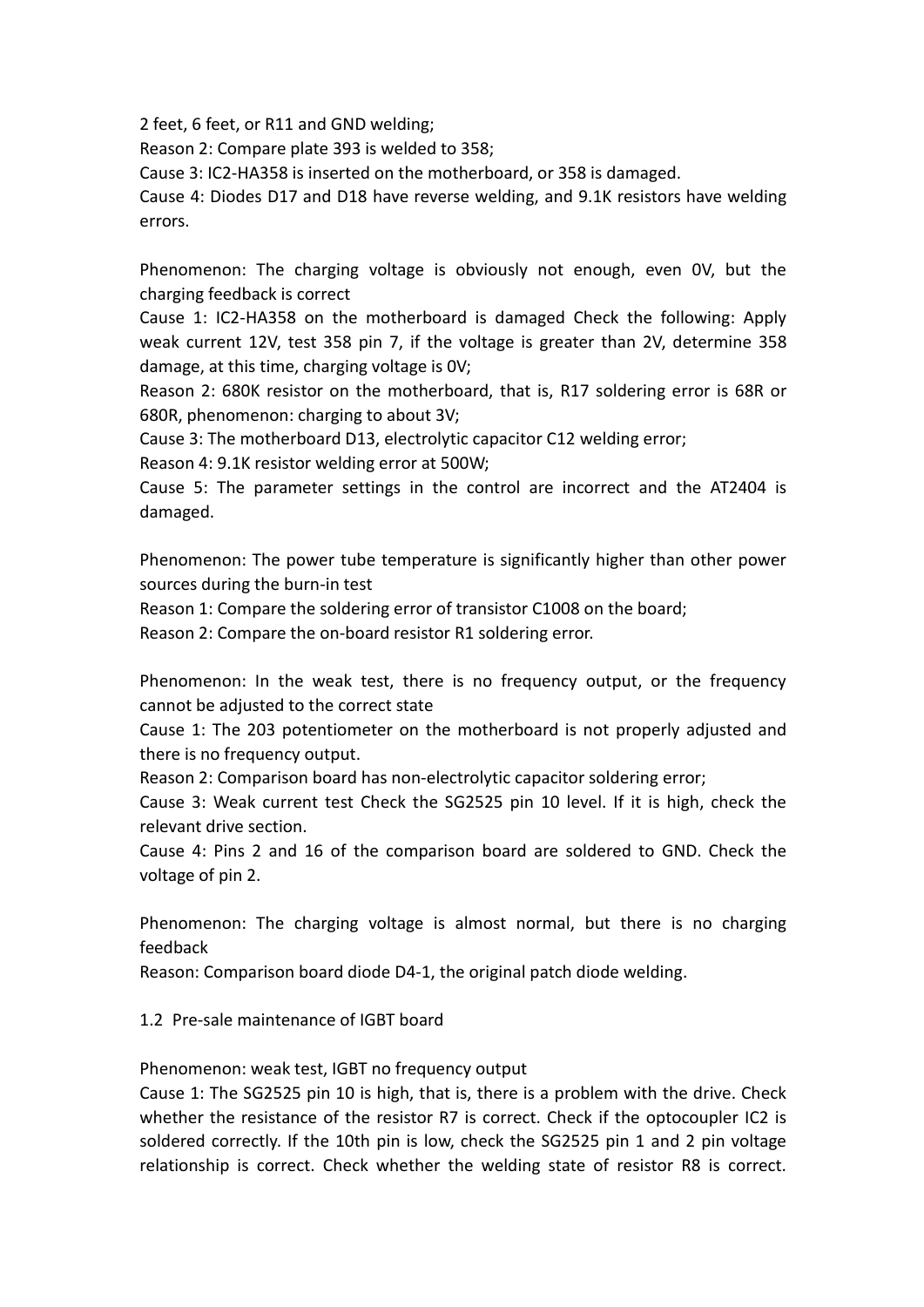Check whether the nominal value of the capacitance and resistance around SG2525, especially resistor R5, is correct.

Cause 2: The SG2525 is damaged. (Unusual)

Phenomenon: IGBT explodes and bursts during high-power test

Cause 1: The diode D13 of the RCD snubber circuit is reversed, the capacitance is not correct, or the resistance of the resistor is too large. The RCD snubber circuit is shown below:



Phenomenon: High-power test, IPL power board AC-DC module and IGBT connected +12V power cord burst

Reason: IGBT's D12-DSEP12-12A fast recovery diodes are soldered back to ground. FRD breakdown can also cause a burst.

1.3 Pre-sales of Main Board

Phenomenon: weak waveform test output

Cause 1: Check whether the direction of the resistance RS1 is reversed or the resistance is abnormal.

Cause 2: IC2-HA358 on the main board is damaged. Check the following: Apply weak current 12V, test 358 pin 7, if the voltage is greater than 2V, determine 358 damage;

Cause 3: Find the comparator board. Check the voltage value of each pin according to the "Compatibility Board Interface Schematic and Reference Voltage" document. If there is any discrepancy, replace the comparator board (see " Comparator Board Interface Diagram and Reference Voltage" in Appendix 1).

Cause 4: The IRF630 is damaged (here for the 800W-IPL power board), the IRF630 (V11 and V12) is replaced, and the C1008 and 4148 in the subsequent stages of T2 and T3 are compared. If there is a large deviation in the nominal value, replace the IRF630 with a digital multimeter. Diode gear detection, testing table pen twice).

Phenomenon: High-power test, a charge power tube explosion, showed through The sound is crisp, and the sound is loud. For the driving part, replace all components of the drive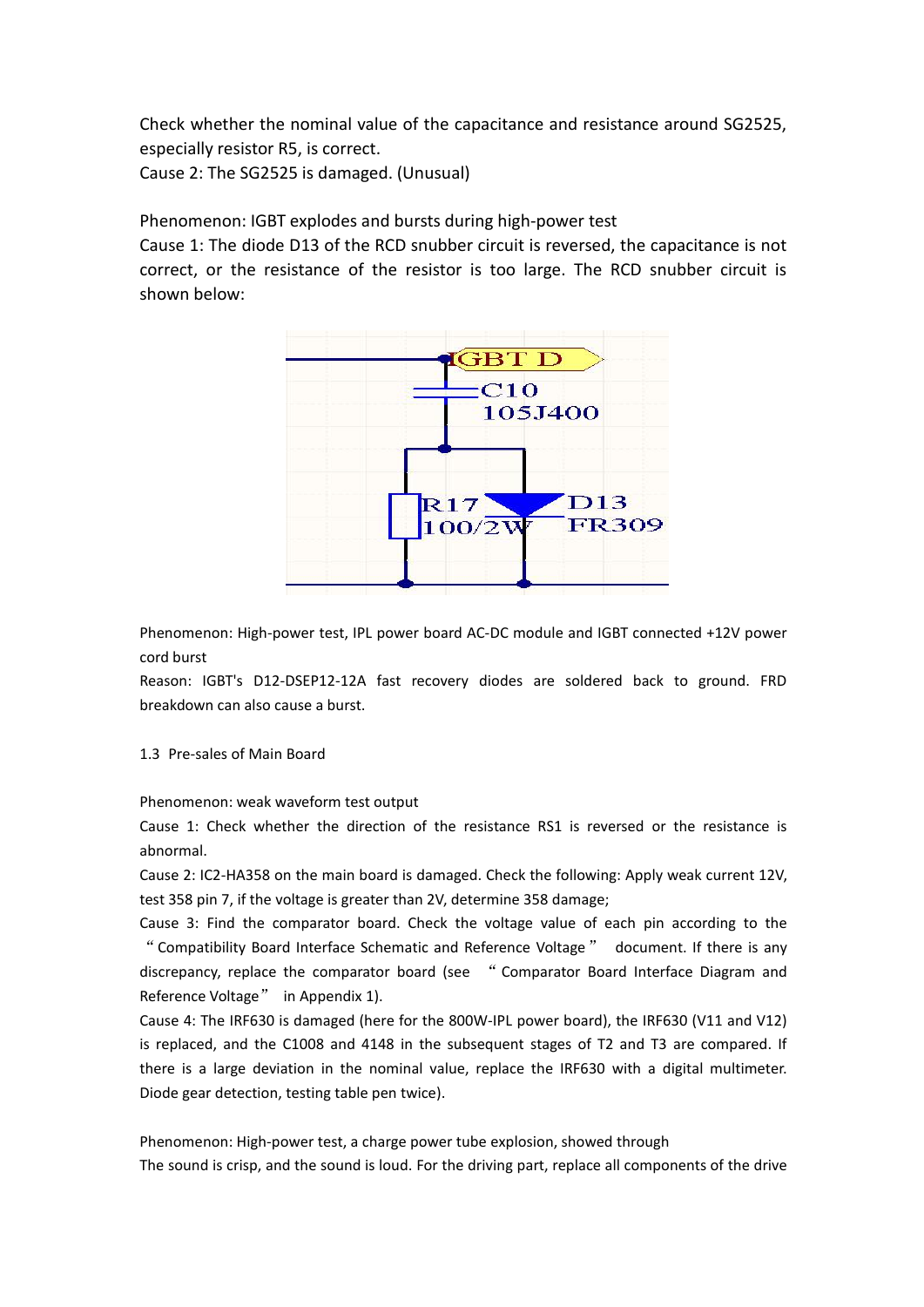circuit. This type of direct communication will destroy the scene of the circuit and basically cannot find the reason. It needs to be added. The sound is boring, and the sound is not loud. Only the power tube is damaged, and the surrounding drive circuit components are in good condition. It can be basically determined that the inductance is saturated.

Phenomenon: Successful lighting, AC contactor action, but feedback error Reason: After checking that the connection is OK, you can basically confirm that the 5.1V regulator tube is welded to 4148

Phenomenon: Charging failed Cause: Check the relevant part of the comparison board.

Phenomenon: Strong test of the whole machine, tripping at 220V/110V (technical) Cause: Rectifier bridge is short-circuited. Check if there is a short circuit between each pin of rectifier bridge D25XB60.

1.4 KA3525 (SG2525) Column

Of the four components of the IPL photonics power supply, three relate to the KA3252. Therefore, it is necessary to make a brief description of the use of the KA3525. The following figure shows the 3525 internal structure



The KA3525 pins 1, 2, and 9 relate to the duty cycle of the output. Among them, pins 1 and 2 pass through an internal error comparator and are output to the pin 9. Therefore, in a circuit using a dead zone, such as a comparison board, KA3525 on the simmer board, in order to ensure the stability of the dead zone, the 9th foot to be connected with capacitance; and IGBT board does not require dead time, so the 9th foot can be suspended; KA3525 normal work, the state is the first foot voltage is less than The second pin voltage, because three circuits, 2 feet connected to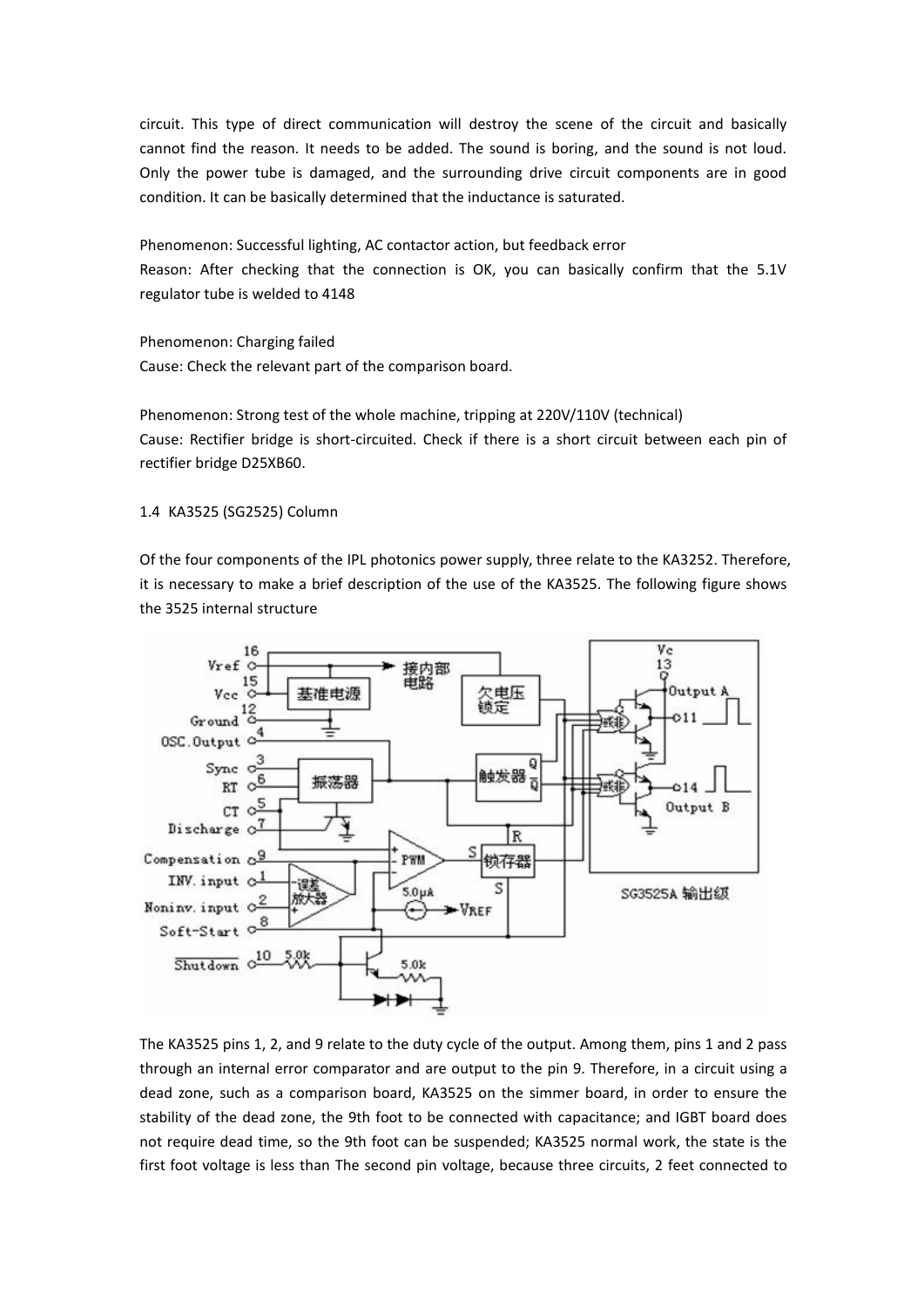the 16 feet, 1 foot is usually grounded, even in the simmer board, when in normal working condition, the 1 foot voltage is also close to OV, therefore, 2 feet The normal working state is about 5V, the voltage of 1 foot is about 0V, the 9th foot should be high level, when KA3525 does not work, in addition to checking the state of the 10th foot starting foot, also check the 1st, 2nd, 9th The voltage status of the foot; the voltage between pin 5 and pin 7 of the KA3525 determines the duty cycle of the output. Because the IGBT board has only one output, there is no need to adjust the duty cycle, so the pin 5 and pin 7 are shorted. There are 300R resistors in the 5th pin and 7th pin of the KA3525 of the comparison board and the burn board, and the duty ratio is large. 4:6; if the resistor is short-circuited, it is likely to cause the through-thru of the power tube; the resistance of the pin 6 of the KA3525 connects with the output frequency of the KA3525. The larger the resistance, the lower the frequency. If the resistance is incorrectly soldered, It may also cause the KA3525 not to work. The KA3525 pin 10 is the start pin. During normal operation, it is low level. When the 10 pin is high, the KA3525 does not work.

KA3525 Pins 11 and 14 are 180-degree phase output pins. The levels of the two are reversed. The 12th pin is GND pin. The pin 13 of KA3525 pin is used to provide the load current. Generally, the 10---30R resistor is used if the motherboard power. The GS pin voltage is too low, rise time, fall time too slow; or IGBT GS voltage is too low, the resistance is a suspect object, 500W once had a welding error.

#### 1.5 300W Laser Power Supply Related Pre-sales Maintenance

Phenomenon: Strong test, pre-ignition unsuccessful, lighting test error (failure) (technique) Cause: The EI33 (L3), EI40 (T6), and 8 FR107 (rectified parts) and feedback optocoupler PC817 (IC2) are damaged. As shown in the figure below, pay special attention to checking D23 (FR107) for damage.



The following figure shows a successful pre-ignition feedback circuit. Sometimes it can be pre-ignited, but it cannot be fed back correctly. The PC817 must be replaced.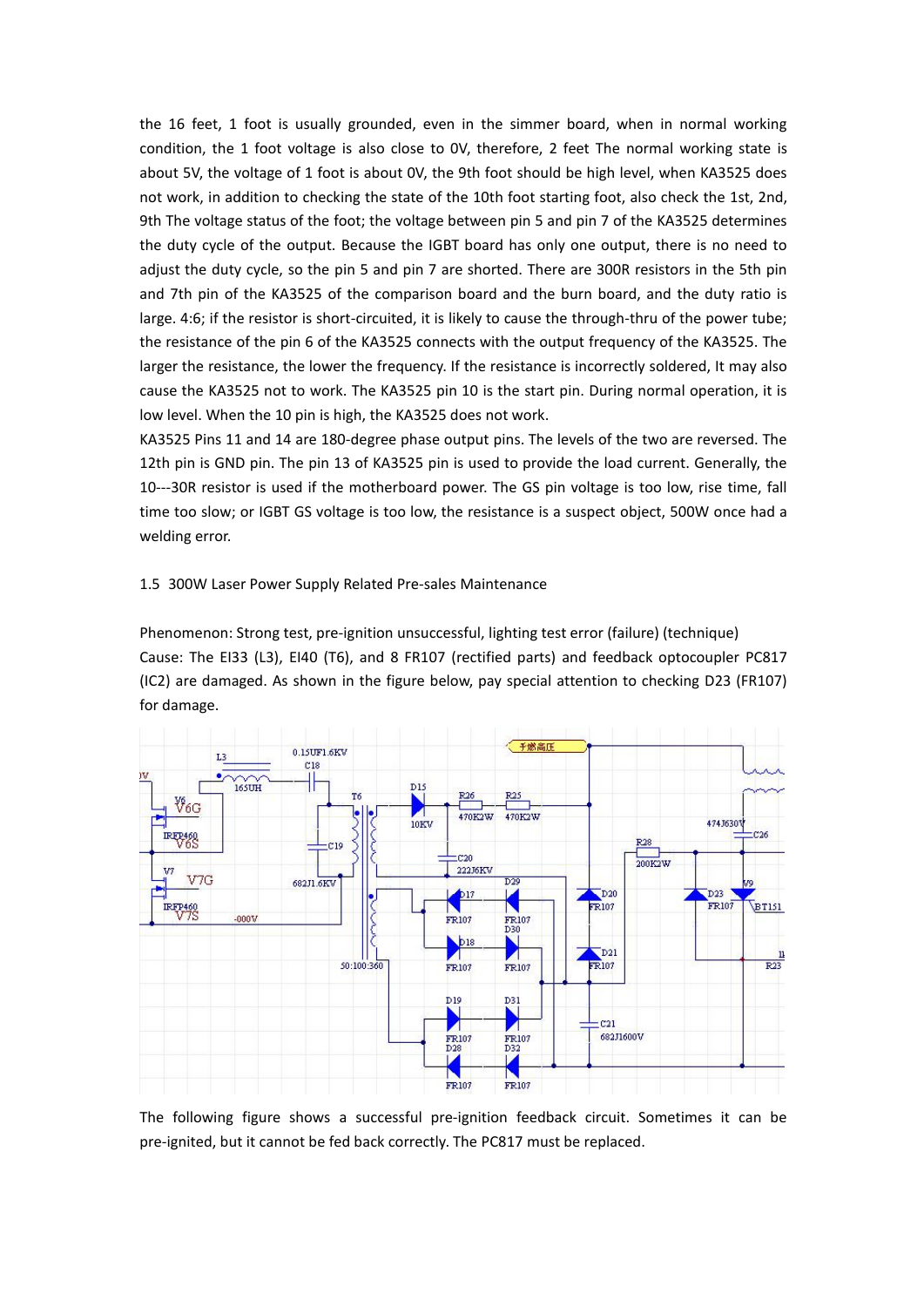

Phenomenon: Strong test, can't charge, there is a problem with charging circuit (technique) Cause: The EI40 inductor (L1) and PQ50 transformer (T1) are damaged, and the rectifier diode HER308 (8) is damaged. The following figure shows a charging-related schematic diagram. GDN and OUT+ are connected to the negative and positive electrodes of the charging capacitor, respectively.



Phenomenon: Weak current test, charging part IRFP460 without driving waveform (technique) Cause: The LM393 is damaged. The inspection method is as follows. On the weak current, measure the voltage of pin 12 (GND) of KA3525 and pin 11 of CD4093 with DC voltage range of multimeter. The normal value should be zero; if the measured value is about 11V, check the first pin of LM393 and The voltage of the 7th foot to the earth, the normal value is about 11V; if the measured value is about 3.93V, then change the LM393.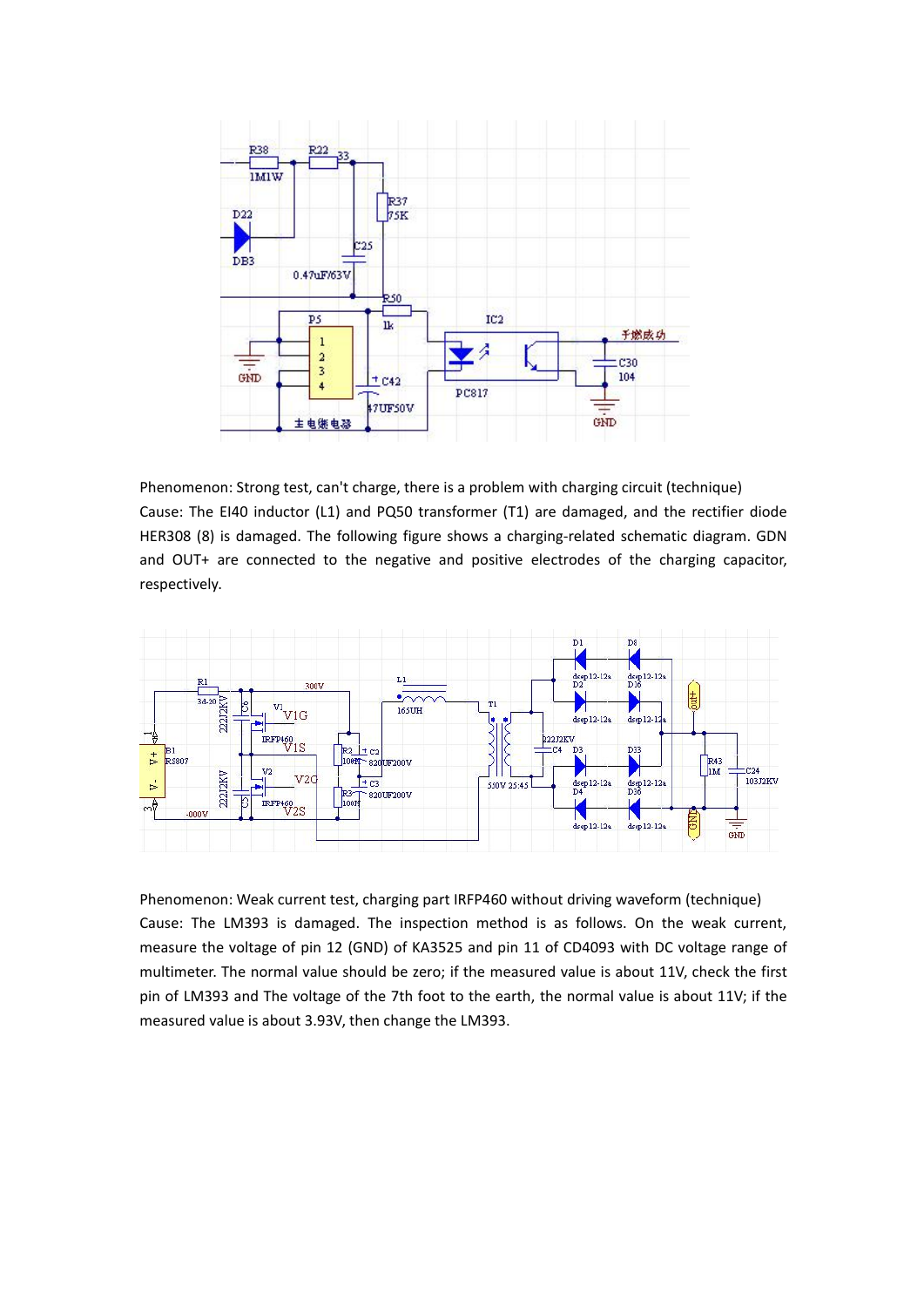

Charging part of the driving circuit 1

The CD4093 consists of four Schmitt trigger circuits with two inputs. Each circuit is a 2-input NAND gate with a Schmitt trigger function. As shown in the lower right figure, each gate is turned on and off at different points on the rising and falling edges of the signal. The difference between the rising voltage (V P)T and the falling voltage (V N) is defined as the hysteresis voltage ( $\Delta$  V T).